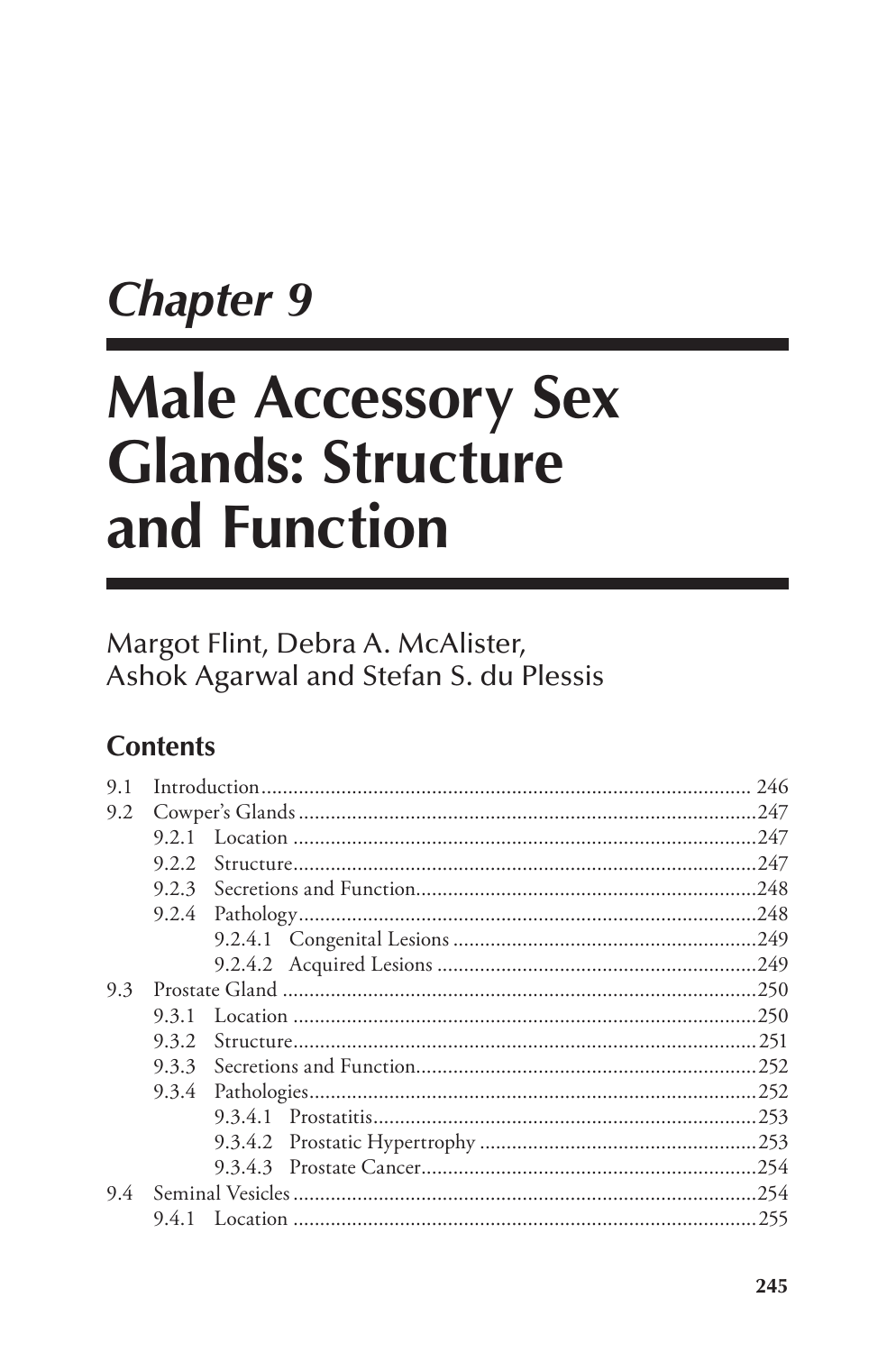# **9.1 Introduction**

The accessory sex glands can be regarded as part of the male's reproductive system as they play an integral role in the fertility process. The major male accessory sex glands (Figure 9.1), whose secretions provide the bulk of the semen in varying volumes are the seminal vesicles, prostate glands and Cowper's glands (Dunker and Aumuller 2002; Owen and Katz 2005). Also contributing very small volumes to semen are the ampullary, Littre and Tyson's glands; however, these glands are barely studied and hence are poorly understood (Mortimer 1993). Products of these glands which are secreted at the beginning of the ejaculatory phase serve to nourish and activate the spermatozoa, clear the urethral tract prior to ejaculation, and act as a vehicle of transport for the sperm in the female tract and to plug the female tract after placement of sperm to help ensure fertilisation. The male accessory sex glands



**Figure 9.1 (See colour insert.) A posterior view of the adult human male reproductive system to show the location and structure of the major accessory sex glands.**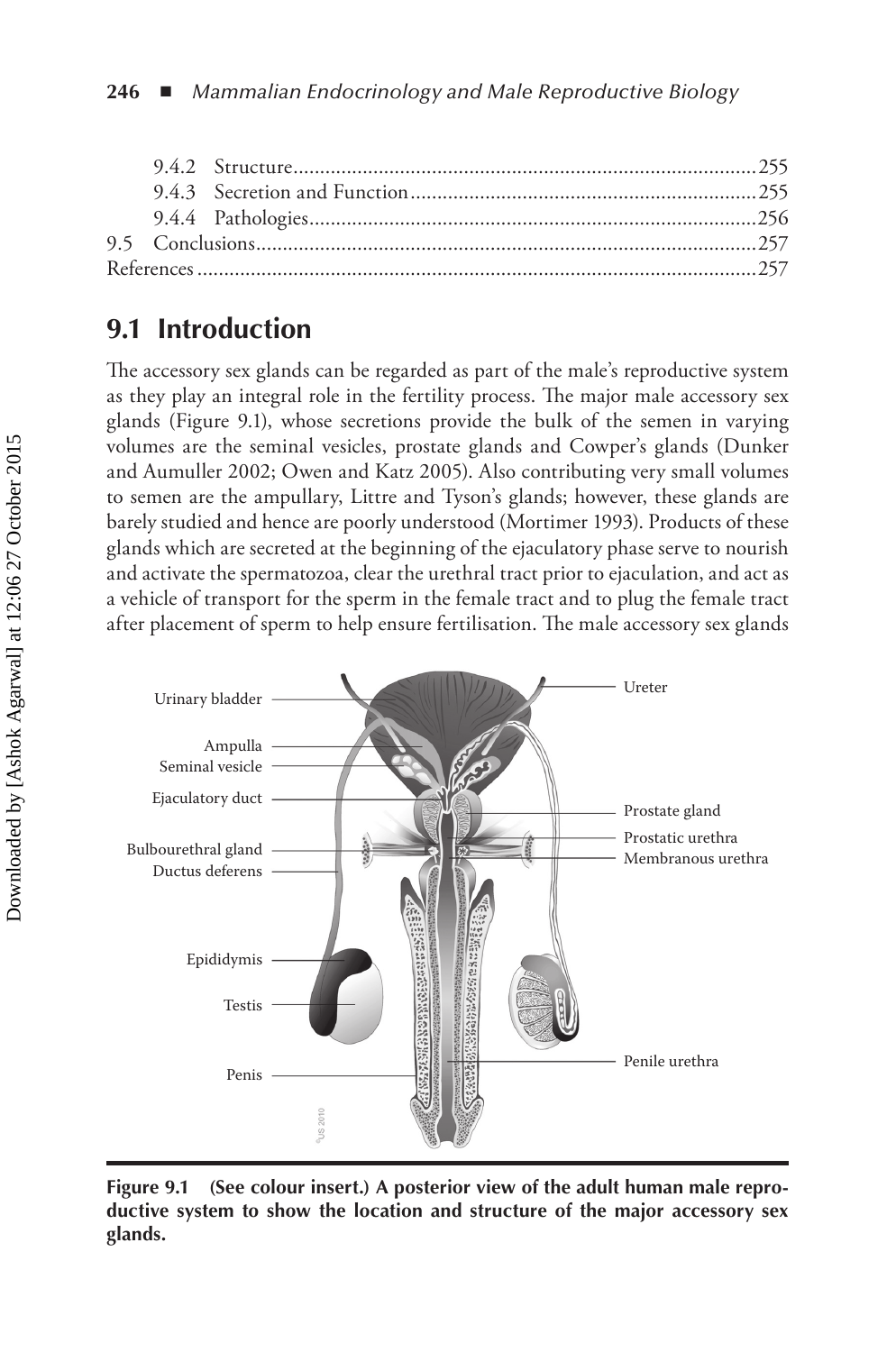work together in playing an essential role in the reproductive process (Chughtai et al. 2005). The major accessory sex glands will subsequently be discussed in more detail.

## **9.2 Cowper's Glands**

The Cowper's glands, also known as the bulbourethral glands, were discovered in the seventeenth century by an English surgeon, William Cowper (Chughtai et al. 2005). These sex glands, present in the reproductive system of human males, are homologous to Bartholin's glands in females (Woodruff and Friedrich 1985). Although the fluid secreted from the Cowper's glands contributes only a small volume of fluid to the total semen volume in a single ejaculate, it serves an important function prior to ejaculation.

## *9.2.1 Location*

The Cowper's glands exist in pairs and are found in the majority of male mammals. The two Cowper's glands lie side by side and are located beneath the prostate gland in the urogenital diaphragm, posterior and lateral to the membranous urethra. They are positioned between the bulbospongiosus muscles and embedded within the transverse perineal muscle, forming part of the pelvic floor (Dunker and Aumuller 2002). The two glands join the urethra by means of a main duct, to which smaller accessory ducts are attached.

## *9.2.2 Structure*

The pea-sized Cowper's glands are about 1 cm in diameter and yellow in colour (Saboorian et al. 1997; Chughtai et al. 2005). This small pair of male accessory glands is arranged in a network of clearly demarcated lobules of compact tubuloalveolar glands (Saboorian et al. 1997; Awakura et al. 2000; Dunker and Aumuller 2002; Chughtai et al. 2005). Tubuloalveolar glands are characterised by possessing both tubular and alveolar secretory units. These units are composed of mucus-like epithelial cells with basal nuclei (King 1993).

The cluster of lobules are separated by and enclosed in a connective tissue capsule of columnar epithelium and secured within fascicles of thick striated skeletal muscle (Hellgren et al. 1982; Saboorian et al. 1997; Dunker and Aumuller 2002; Chughtai et al. 2005). Small accessory ducts extend from each lobule of the gland which joins and enters the bulbourethra separately or as a united duct (Awakura et al. 2000; Bevers et al. 2000). The accessory ducts may therefore drain into the main duct or enter the urethra directly (Chughtai et al. 2005). The main Cowper's duct which is approximately 3 cm in length enters the ventral surface of the bulbourethra near the midline by penetrating the spongiosum, the mass of spongy tissue surrounding the urethra (Hafez 1977).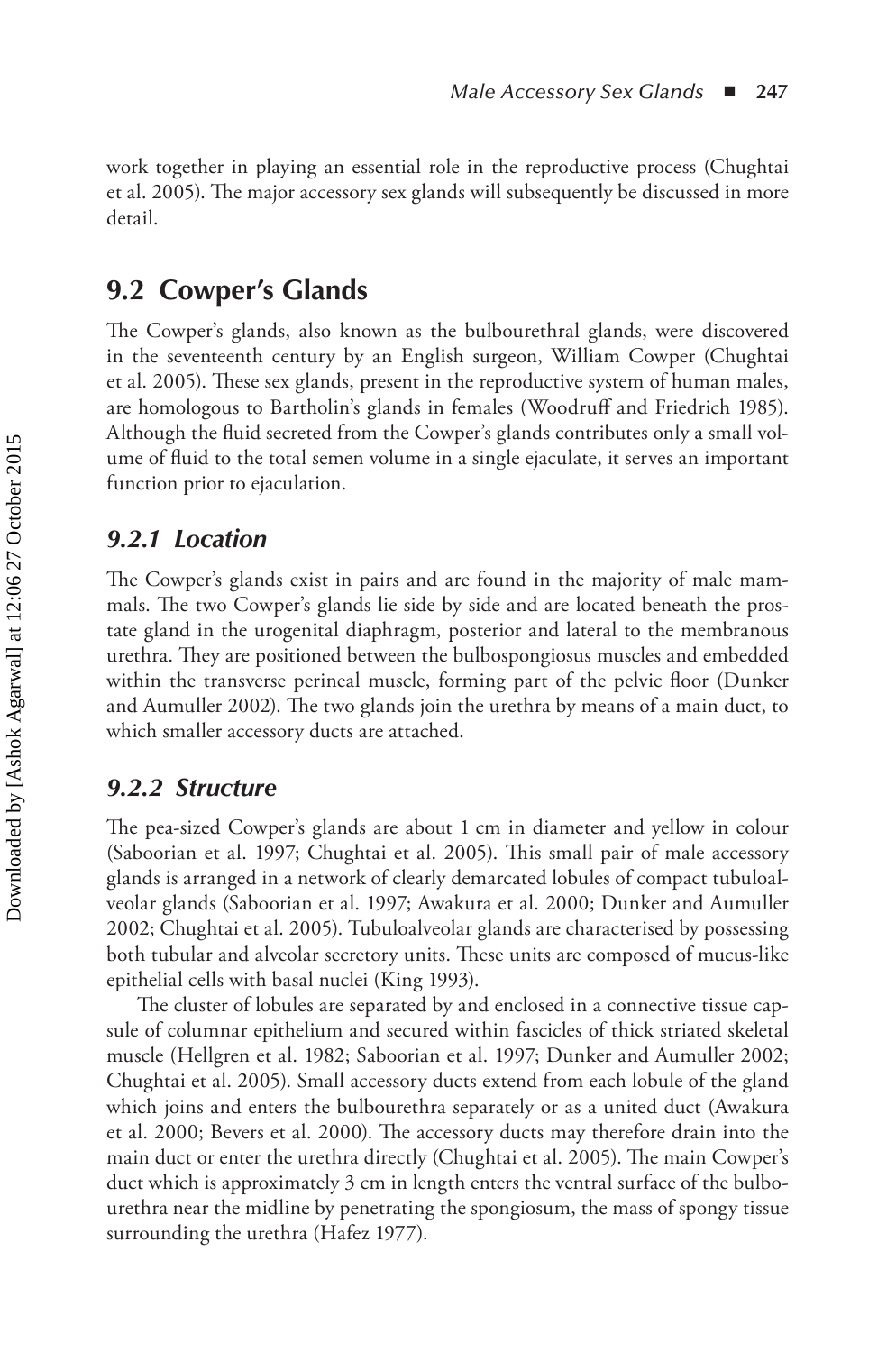#### *9.2.3 Secretions and Function*

According to Tikva, the male sexual response consists of four phases: excitement, plateau, orgasm and resolution. During sexual excitement and plateau, the Cowper's glands secrete glycoproteins into the bulbous urethra (Tikva 2003). The secretion is a clear, viscous, alkaline mucus-like fluid and is commonly known as *pre-ejaculate,* as it is secreted prior to ejaculation (Riva et al. 1990; Mortimer 1993; Dunker and Aumuller 2002). The amount of pre-ejaculate emitted varies widely between individual men, averaging about 0.2 mL in most men but can be as much as 5 mL in some men depending largely on the duration of the plateau-phase levels of sexual tension (Tikva 2003). Generally the Cowper's secretions make up less than 1% of the semen composition (Riva et al. 1990).

The fluid secreted functions as a lubricant for the seminal fluid containing sperm which is to follow during ejaculation (Riva et al. 1990). Along with acting as a lubricant, this fluid aids in neutralising the acidity of the urine residue in the urethra which may be unfavourable and harmful to sperm (Mortimer 1993). The fluid also assists in neutralising the acidity of the vagina and provides some lubrication for the tip of the penis during sexual intercourse (Chughtai et al. 2005). Along with neutralisation of an acidic environment, the secretion is also well documented for its contribution to coagulation and the characteristic jelly-like appearance of semen (Riva et al. 1990; Brocker 1998).

Moreover, the Cowper's glands have been shown to contribute to the immune defence of the genitourinary tract by secreting many glycoproteins, such as prostatespecific antigens (PSA) (Migliari et al. 1992; Cina et al. 1997; Pedron et al. 1997). Studies have confirmed the presence of a specific distribution of immunocompetent cells in the Cowper's glands, which seems to offer the first immunological barrier against the entry of antigens (Migliari et al. 1992).

It has been long speculated that the fluid from the Cowper's glands may contain sperm, and that coitus interruptus is not a reliable method of contraception. Although it is possible for this fluid to pick up sperm remaining in the urethral bulb from previous ejaculations, the Cowper's gland secretions have been shown to be absent of sperm. In a study by Tikva, it was shown that pre-ejaculatory fluid secreted at the tip of the urethra during sexual stimulation did not contain sperm and therefore cannot be responsible for pregnancies during coitus interruptus (Tikva 2003).

#### *9.2.4 Pathology*

The Cowper's glands can be affected by acquired and congenital lesions (Colodny and Lebowitz 1978). Congenital lesions of these glands mainly consist of syringocele (Masson et al. 1979), which tends to be asymptomatic, and may be easily confused with the more serious conditions during diagnostic tests. Like the prostate, acquired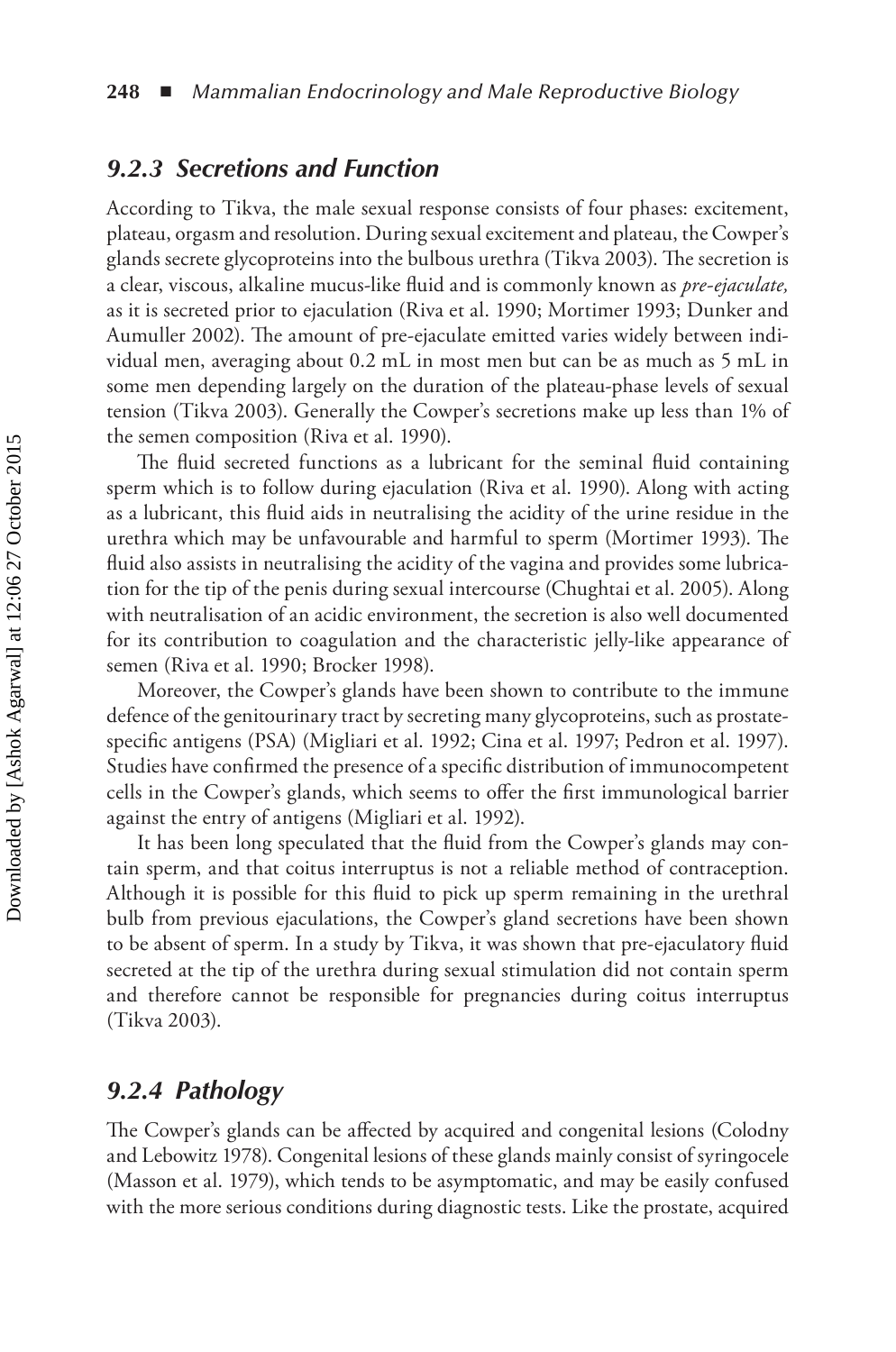lesions of the Cowper's glands include infection, calcification and neoplasms (Pedron et al. 1997; Chughtai et al. 2005).

#### *9.2.4.1 Congenital Lesions*

#### 9.2.4.1.1 Syringocele

Obstruction to the orifice of the Cowper's duct gives rise to dilatation of the duct, a consequence of stasis and pressure changes (Merchant et al. 1997), commonly known as syringocele. Syringocele assumes a cystic appearance (Merchant et al. 1997; Kickuth et al. 2002; Chughtai et al. 2005) and is an uncommon deformity usually diagnosed in male infants and children presenting with urinary tract infection, macrohematuria and voiding symptoms (Awakura et al. 2000; Bevers et al. 2000). Cowper's syringocele may be closed or open, which is a distended cyst-like swelling in the wall of the urethra or an opening enabling urine reflux into the syringocele respectively. Bacterial colonisation in the pool of mucus or urine that stagnates within the syringocele is inevitable. Although most cases are asymptomatic and may go unnoticed, syringocele may present in adults as urinary tract infections with frequency, pain and discharge, symptoms of urethral obstruction, or chronic post-void incontinence (Chughtai et al. 2005).

Treatment of Cowper's syringocele usually consists of a short outpatient procedure such as marsupialisation, which involves the surgical removal of the cyst. This is performed by opening the Cowper's syringocele transurethrally with a Collins knife (Bevers et al. 2000; Kickuth et al. 2002).

#### *9.2.4.2 Acquired Lesions*

#### 9.2.4.2.1 Cowperitis

Cowperitis refers to the bacterial infection and inflammation of the Cowper's gland which may be chronic or acute. The infections are generally found to be caused by the same organisms that cause urinary tract infections, such as *Escherichia coli*, *Neisseria gonorrhoea* and *Chlamydia trachomatis* (Birnstingl et al. 1957; Dunker and Aumuller 2002; Chughtai et al. 2005).

Acute cowperitis presents as fever, malaise, sever pain in the perineum with frequency, urgency, painful defecation and sometimes acute urinary retention. Acute cowperitis is usually treated successfully with a suitable anti-biotic (Chughtai et al. 2005).

Chronic cowperitis is usually associated with an underlying defect such as syringocele which causes the bacterial infection as a result of the bacteria-ladened urine and mucus collecting in the area (Birnstingl et al. 1957). Treatment for a pathology of this nature requires the removal of the defect and subsequent treatment with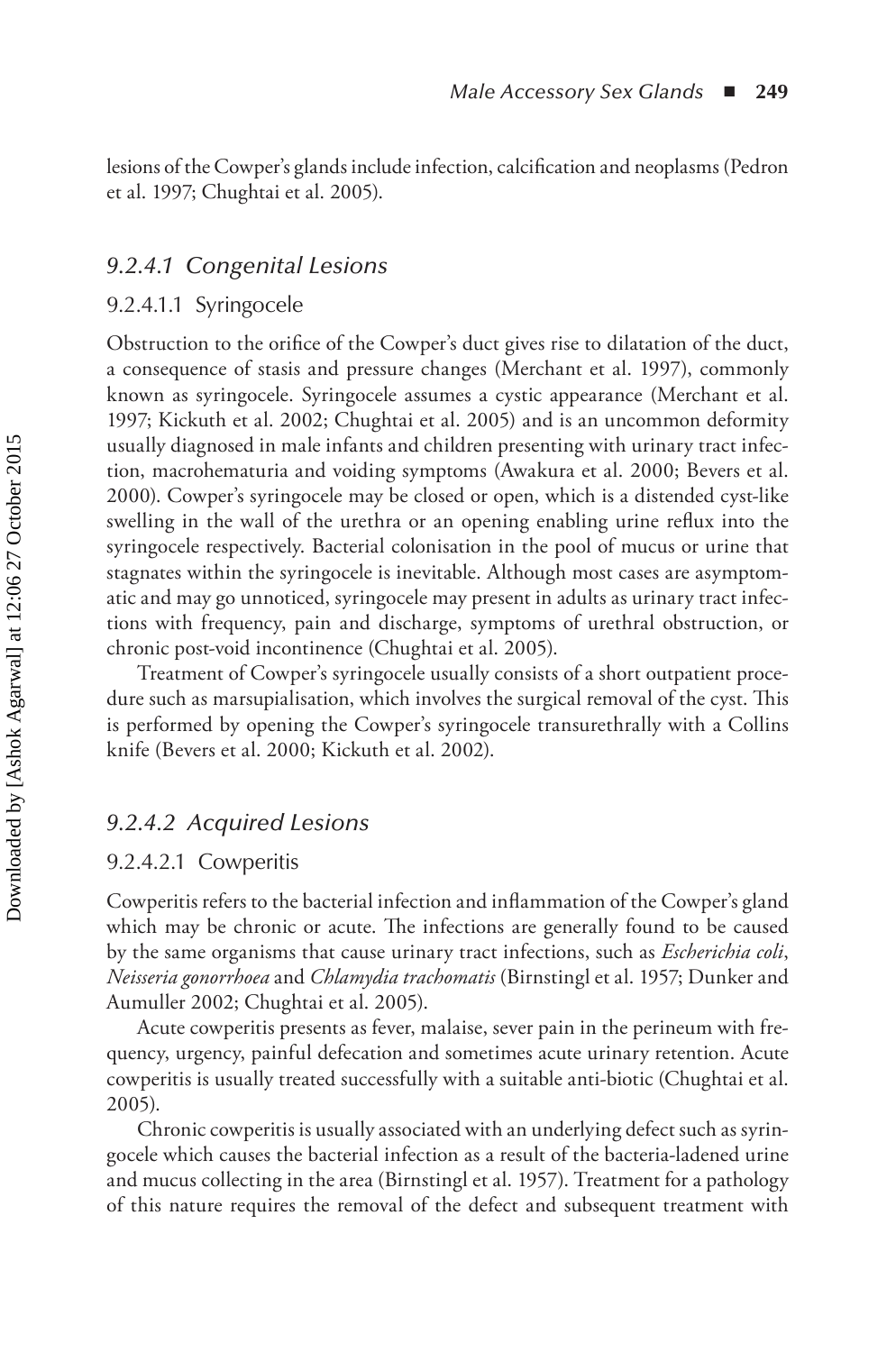antibiotics, yet antibiotics have not always been found to be successful (Chughtai et al. 2005).

#### 9.2.4.2.2 Stones

Cowper's gland calcifications are found more commonly in elderly patients. Patients with these Cowper's stones usually experience blockages of secretions and infection. The calcifications usually consist of phosphate salts of calcium, magnesium, potassium, calcium carbonate or calcium oxalate and can be detected through pelvic ultrasound. These stones are rarely infected or cause abscesses. The treatment in the case of large stones usually involves the removal of the Cowper's gland, however in asymptomatic cases, the stones may be observed closely without treatment (White et al. 1983; Chughtai et al. 2005).

#### 9.2.4.2.3 Neoplasms

Adenocarcinoma of the Cowper's gland exhibits irregular-shaped glands lined with anaplastic cells. Symptoms usually include the abnormal narrowing of the urethra with or without a bloody discharge and no increase in PSA. Carcinoma of the Cowper's gland is rare, and may be treated with chemotherapy, radiation therapy or surgical removal. In the few reported cases of this pathology, the most appropriate treatment was the combination of radiation and surgical therapy (Saboorian et al. 1997; Chughtai et al. 2005).

## **9.3 Prostate Gland**

The prostate in a healthy young adult male is a walnut-size gland that weighs up to 20 g and contributes approximately 30% to the total seminal volume (Honda et al. 1988; Lalani et al. 1997). The combinations of compounds that are secreted by the prostate enhance the chances of successful oocyte fertilisation and the gland is of clinical importance due to the link between an increase in age and pathological changes in the prostate (Rui et al. 1986; Sherwood 2007).

## *9.3.1 Location*

The prostate gland is located between the urogenital diaphragm and the neck of the bladder, and connecting the prostate and the bulbourethral glands is the urogenital sinus (Wilson et al. 1997). The prostate completely surrounds both the ejaculatory ducts as well as the urethra and begins its journey at the neck of the bladder and ends by merging with the ejaculatory ducts (Pienta and Esper 1993; Sherwood 2007).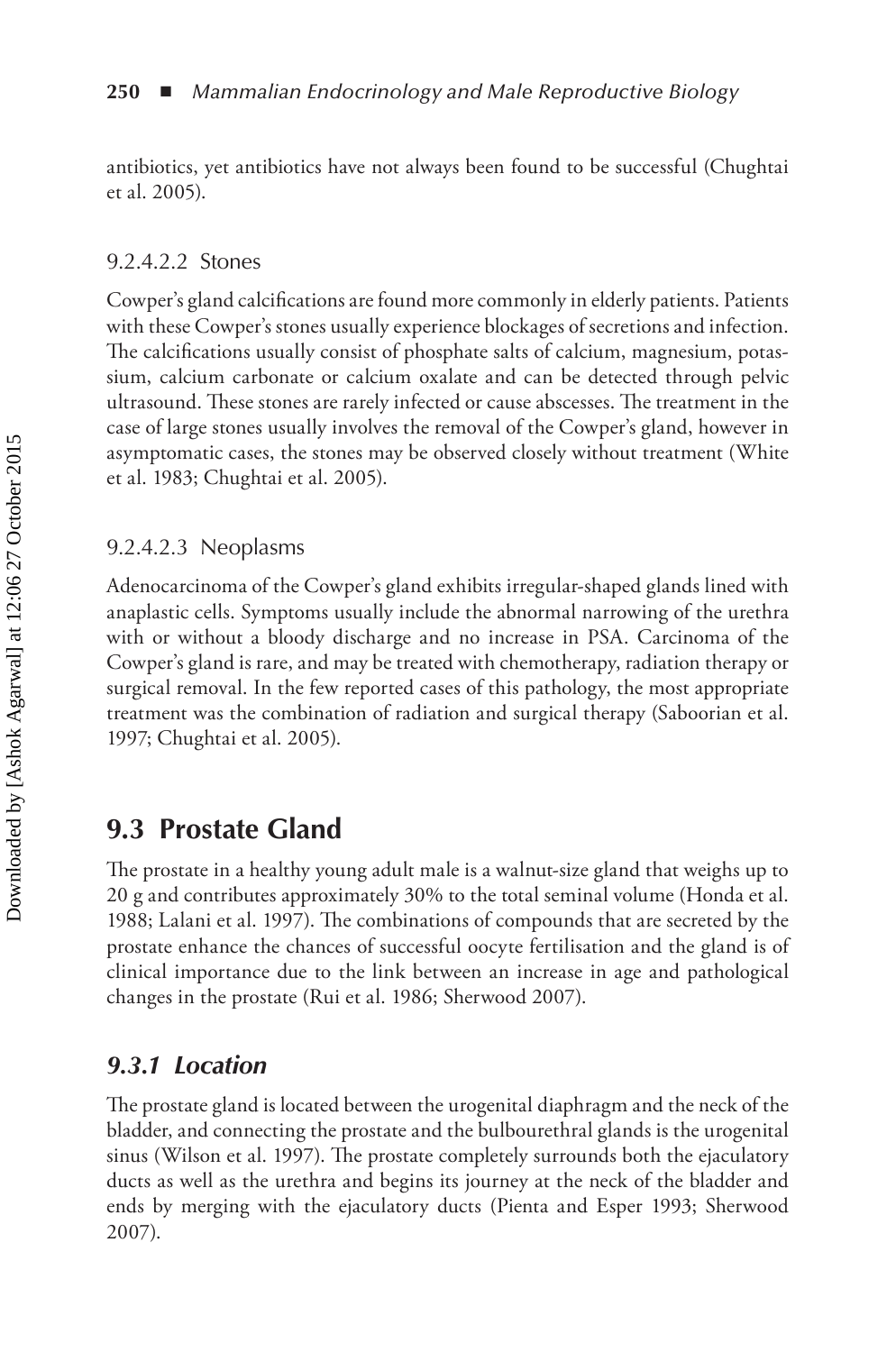#### *9.3.2 Structure*

The prostate is a heterogeneous, multilobulated gland consisting of four morphologically different zones (Figure 9.2): the transition, central and peripheral zone, as well as the anterior fibro-muscular stroma (Rui et al. 1986; Fritjofsson et al. 1988; Lalani et al. 1997). The central zone surrounds the ejaculatory ducts and constitutes approximately 25% of the gland. The peripheral zone is the main contributor of glandular tissue, making up 70% of the prostate volume. The transition zone encircles the proximal prostatic urethra and is a minor supplier of glandular tissue occupying only 5% of the volume of the prostate. Lying anteriorly is the fibro-muscular stroma, which contains no glandular tissue but consists of smooth muscle fibres, dense collagen and fibroblasts (Wilson et al. 1997). The central and peripheral zones are collectively termed the outer or cortical prostate. The inner or periurethral prostate consists of the anterior fibro-muscular stroma and the transition zone (Lalani et al. 1997). Penetrating the posterior surface of the prostate are two ejaculatory ducts (Hafez 1977), and encircling the entire organ is a vascular capsule consisting of an inner layer of smooth muscle and outer fibrous shell (Lalani et al. 1997).

The prostate consists of tubuloalveolar glands which open into the prostatic urethra. Together with the epithelium, the prostatic glands form folds that produce a papillary appearance (Hafez 1977). This irregular shape is to facilitate fluctuations



**Figure 9.2 (See colour insert.) Schematic representation of the different zones of the prostate gland. a** = **central zone; b** = **fibro-muscular zone; c** = **transitional zone; d** = **peripheral zone; e** = **periurethral gland region.**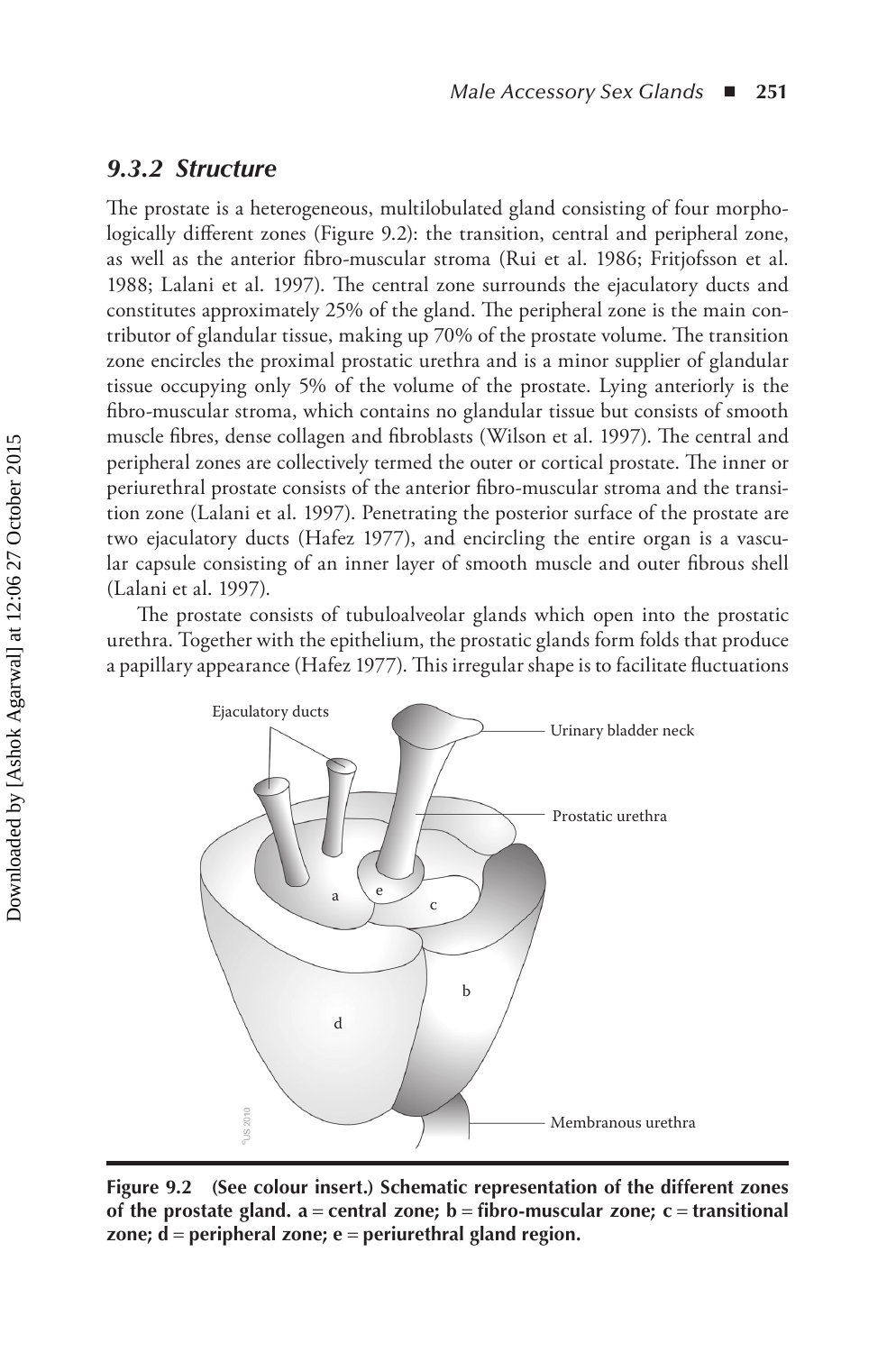in the gland's size that occurs when the secretions are produced. The epithelial layer of the prostate consists of a double layer of cells: the basement membrane cells and the upper layer of columnar secretory cells. Dividing the two is an intermediate layer of flattened basal cells (Lalani et al. 1997).

#### *9.3.3 Secretions and Function*

The prostate secretes a thin, milky, alkaline fluid which is typically low in proteins yet it contains a wide variety of various proteolytic enzymes and electrolytes. The accessory glands supply their secretions in an ordered sequence to the ejaculate. The prostate secretions are released directly after the bulbourethral glands release their secretions (WHO 1992; Nieschlag and Behre 2000). The main compounds secreted by the prostate gland are citric acid and hydrolytic enzymes (Heath and Young 2000). In addition, the following compounds are also secreted: zinc, spermine, cholesterol, magnesium, phospholipids, muramidase, fibrinolysin, fibrinogenase and acid phosphatase (Hafez 1977; Ganong 1981).

Oxytocin, a neurohypophysical hormone produced by the hypothalamus and stored in the posterior pituitary, has also been shown to be synthesised locally in various tissues within the male reproductive system, including the prostate (Robbins and Kumar 1987; Sherwood 2007). Research has shown that the peptide exerts a paracrine effect upon the prostate, stimulating contraction of the gland during ejaculation as well as playing a role in the regulation of the growth of the prostate (Robbins and Kumar 1987).

Prostatic secretory products produce an alkaline fluid with a high pH ranging from about 7.2 to 8.0 which protects the spermatozoa from the acidic cervical mucus and vaginal secretions. This neutralising effect is important as sperm function more advantageously in an alkaline environment and require a buffer from the hostile environment of the female reproductive tract (WHO 1992; Sherwood 2007).

The prostate secretes certain enzymes that interact with the fibrinogen secreted from the seminal vesicles (Lwaleed et al. 2004). This interaction produces the insoluble compound fibrin. Fibrin is a protein which forms the meshwork of a clot and is responsible for the coagulation of semen in the female reproductive tract directly after ejaculation. However, in order to allow for the quick release of motile sperm, the clotted semen needs to be broken down. Fibrinolysin, a proteolytic enzyme produced by the prostate, acts to degrade the fibrin, which liquefies the congealed semen within 5–15 min. Subsequently, spermatozoa are free to now travel through the cervix to reach their target (Heath and Young 2000; Sherwood 2007).

### *9.3.4 Pathologies*

The functional integrity and maintenance of the prostate, as with the other accessory sex glands, is dependent on androgens. The growth of normal prostate epithelium is reliant upon testosterone (Pienta and Esper 1993). However, it is often observed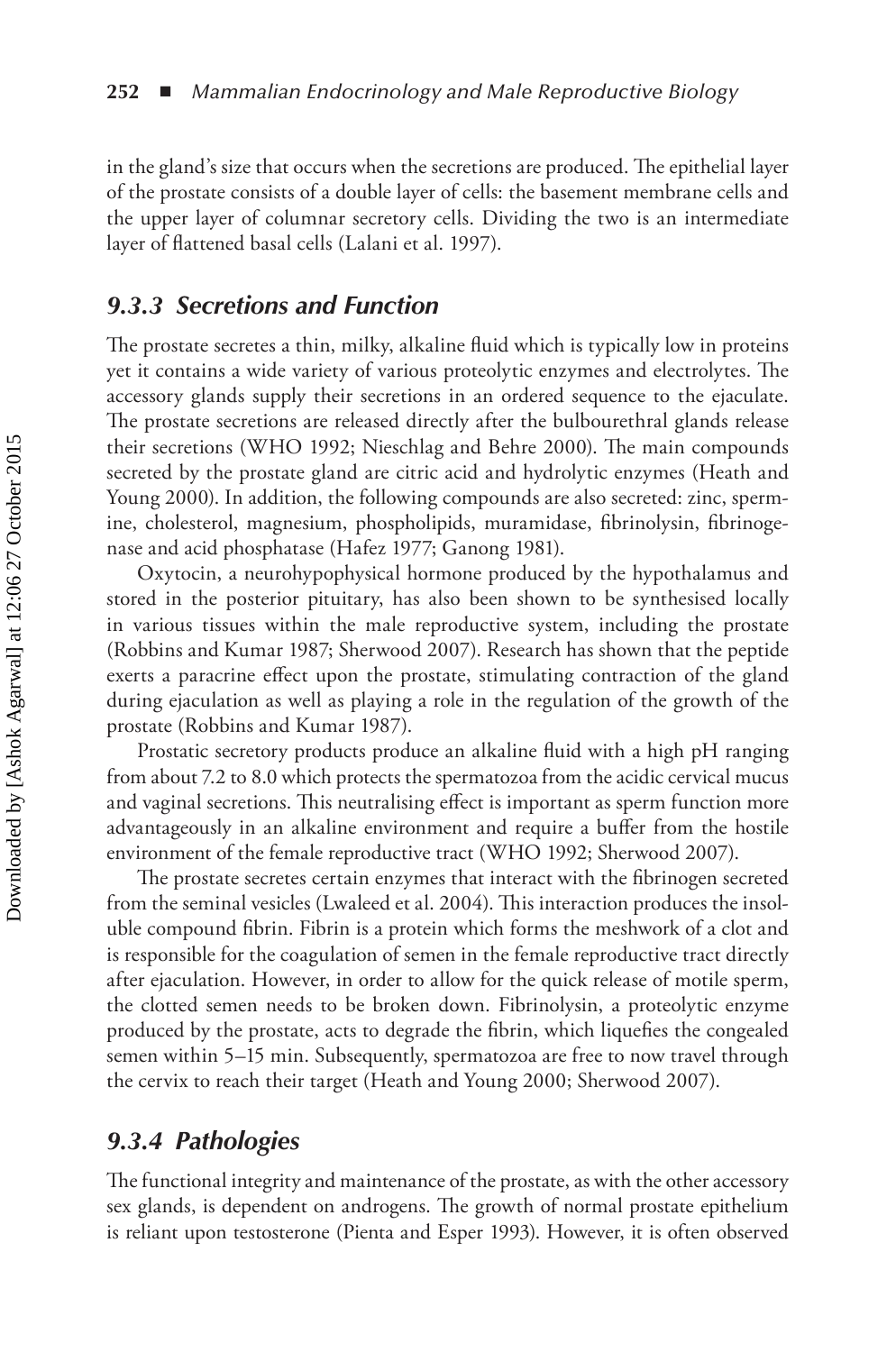in the category of men over the age of 50 that prostate growth becomes deregulated and the activity of dihydrotestosterone (DHT), a derivative of testicular testosterone, generates a state of hypertrophy (Pienta and Esper 1993). Cases of glandular dysfunction are seldom encountered in men under the age of 40 and this state of malfunctioning results in either benign or malignant overgrowth (Thackare et al. 2006). Inflammation, benign prostatic hypertrophy and carcinoma are the three pathological conditions observed in the prostate (Robbins and Kumar 1987).

#### *9.3.4.1 Prostatitis*

Infection of the prostate, prostatitis, is observed in young men and is a focal infection whereby certain areas of the prostate become infected whilst the other zones may not. Prostatitis can be an acute or chronic inflammation of the prostate and is classified in four groups: acute bacterial prostatitis, chronic bacterial prostatitis, achronic bacterial prostatitis and asymptomatic inflammatory prostatitis (Nieschlag and Behre 2000). The condition has a scientifically proven negative impact on the functioning of the reproductive system and is often the common cause for recurrent urinary tract infections (Robbins and Kumar 1987; Jennet 1989). A decrease in sperm motility, semen volume and prostatic secretions is observed in patients presenting with chronic bacterial prostatitis. The predominant organisms responsible for the infection are the bacteria *Ureaplasma urealyticum* and the gram-negative bacteria *Escherichia Coli* (Robbins and Kumar 1987), which reach the prostate either via the blood stream or the urethra. Chronic prostatitis may be responsible for infertility either by its negative influence on spermatozoa motility and viability or through its relation to prostatic secretions (Hafez 1977). The diagnosis of prostatitis is achieved by a digital rectal examination as well as an examination of the urine and glandular secretions to detect the presence of pathogens. The route of treatment for the inflammatory condition is a course of antibiotics (Ullmann 2009).

### *9.3.4.2 Prostatic Hypertrophy*

During a male's reproductive cycle, a common physio-anatomical event when a man reaches reproductive senescence is the enlargement of the prostate (Hafez 1977). This is a result of the non-malignant condition known as benign prostatic hypertrophy which occurs when the mucosal and submucosal glands become enlarged without undergoing cell division (Silverthorn 2009). Benign prostatic hypertrophy most commonly arises in the transitional and central prostatic zones (Pienta and Esper 1993) and difficulty experienced when passing urine is a common symptom (Nieschlag and Behre 2000). This is due to the fact that the prostatic gland completely encircles the urethra, if the gland is swollen; it will impinge on the portion of the urethra that passes though the prostate. Patients present with frequent bouts of urination due to the fact that the wall of the bladder thickens and contraction of the muscular wall of the bladder occurs even with a small amount of urine present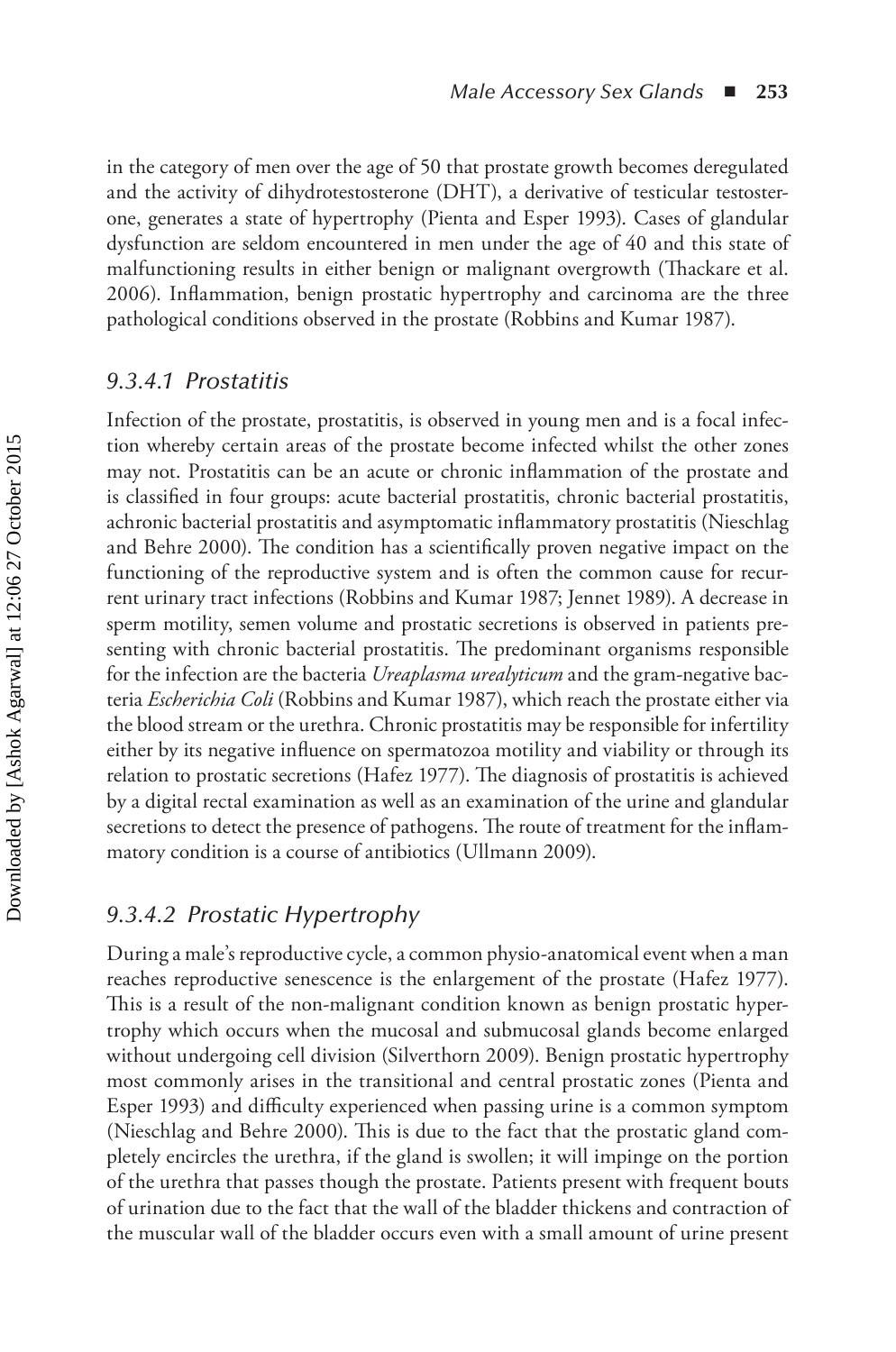in the bladder (Sherwood 2007). The presence of blood in the urine as well as frequent bladder infections can also be used in diagnosing the condition (Jennet 1989). Depending on the severity, there are several ways in which the glandular enlargement can be treated. In the case of partial urinary obstruction, medication is available. However, in severe cases where a patient presents with complete urinary obstruction, surgery is required to relieve the symptoms.

#### *9.3.4.3 Prostate Cancer*

Cancer of the prostate has fast become a growing concern in the medical community due to both the increasing incidence of diagnosis, as well as mortality rate in men over the age of 50 years. Although the reason behind the phenomenon remains unclear, the frequency of the condition displays an almost exponential rise in this particular age group and is now the most common form of cancer in men (Pienta and Esper 1993). The disease is most often found in the peripheral zone and manifests itself in two forms: histological and clinical (Pienta and Esper 1993). Researchers have suggested that disturbances in hormonal metabolism may result in the disease progressing from the one state to the other. The initial stages of the disease have been linked to hormonal stimuli, notably the anabolic steroid, testosterone (Pienta and Esper 1993). Increased concentrations of testosterone are present in men who have undergone vasectomies and these men have an increased predisposition for developing the disease (Honda et al. 1988). A rectal examination is used to detect an enlargement of the prostate, as well as an ultrasound examination to obtain a more comprehensive idea of the shape and size of the gland. Prostatic acid phosphatase and PSA are phenotypically expressed by the luminal secretory cells of the prostate into the seminal fluid (Lalani et al. 1997) and the enzyme plays a role in the degradation of the coagulated semen following ejaculation. However, in men with prostatic cancer, the concentrations increase. This makes PSA a sensitive serum marker for detecting the disease and screening for PSA can be used as an alternative diagnostic method (Stenman et al. 1999). Once malignancy is detected, the size of the tumour dictates the line of treatment. For larger tumours, hormone therapy can be used. The aim of hormone treatment is to disable the growth-stimulating influence of the male hormones on the prostate. For smaller tumours, surgery is the first line of treatment. Surgical removal of a tumour involves the removal of the entire prostate gland, the seminal vesicle behind the prostate, a section of the ureter as well as the neighbouring lymph nodes (Ullmann 2009).

## **9.4 Seminal Vesicles**

Seminal fluid is a complex assortment of various substances, which ultimately are responsible for optimising spermatozoa functioning. The seminal vesicles are a pair of accessory sexual glands, which provide a variety of secretions vital to the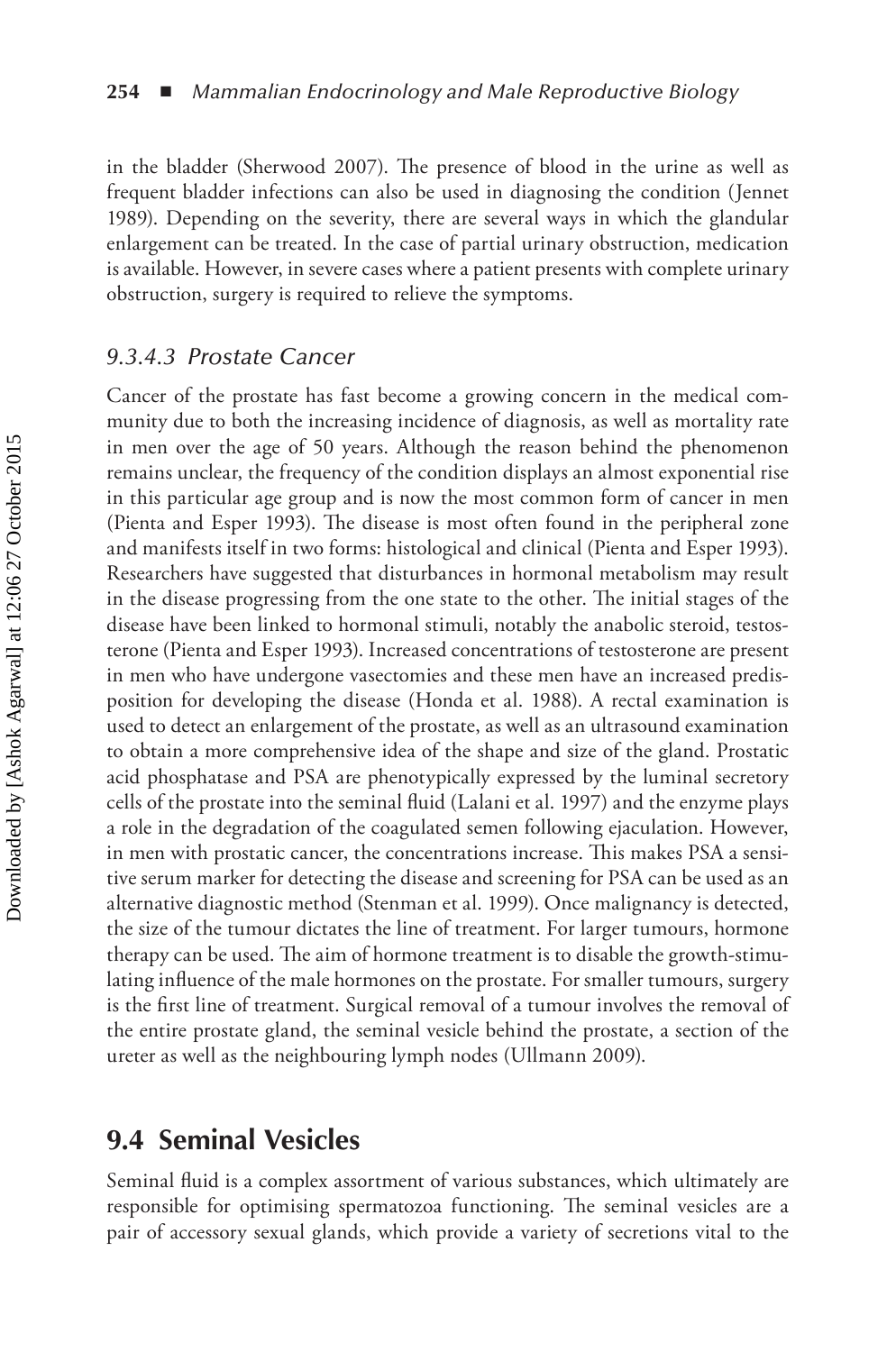overall composition of semen. The seminal vesicles are an important part of the male reproductive system as they are the main and final contributors towards the seminal plasma, together supplying up to 85% of the total volume of semen (Heath and Young 2000).

## *9.4.1 Location*

Anatomically, the sac-like seminal vesicles are found in the space between the rectum and the posterior surface of the bladder (Wilson et al. 1997). The glands lie on either side of the last section of the ductus deferens. The ductus deferens is part of the extra-testicular pathway and is two tube-like structures which extend out of the scrotal sac from the epidymis and empties at the base of the bladder into the urethra. This last section of the ductus deferens is where the seminal vesicles deposit their secretions. After this point, the duct continues onto what becomes the ejaculatory duct, which then empties into the urethra (Nieschlag and Behre 2000).

## *9.4.2 Structure*

The seminal vesicles are a pair of two membranous pouches, approximately 7.5 cm in length. Each of the glands is comprised of a tube which is coiled upon itself, creating an irregular glandular diverticulum (Hafez 1977; Heath and Young 2000; Sherwood 2007). Surrounding the glands is a muscular wall organised into an outer longitudinal and an inner circular layer (Heath and Young 2000). Short adrenergic neurons that originate from the pelvic ganglia are found innervating the muscular wall of the seminal vesicles. During the emission phase of ejaculation (Nieschlag and Behre 2000) sympathetic impulses result in sequential contraction of the smooth muscles (Heath and Young 2000). As a result, the secretions of the seminal vesicles are delivered to the urethra in preparation for expulsion from the penis.

## *9.4.3 Secretion and Function*

The seminal vesicles secrete a fluid which is yellowish in colour, viscid and alkaline in nature (Heath and Young 2000). A wide range of compounds are produced by the secretory cells found in the epithelial lining of the glands (Heath and Young 2000). The predominant compounds are fructose, proteins and prostaglandins. Other secretory products include fibrinogen, ascorbic acid, flavins, phosphorylcholine and ergothioneine (Hafez 1977).

The seminal vesicles play no role in the storage of sperm but are however responsible for the final contribution to the seminal plasma. This assists in expelling and diluting the spermatozoa into the urethra and helping them to become mobile. The alkalinity of the secretions functions as a buffer against the acidic environment that spermatozoa will encounter in the female reproductive tract (WHO 1992; Sherwood 2007). However, the primary role of the seminal vesicles is to provide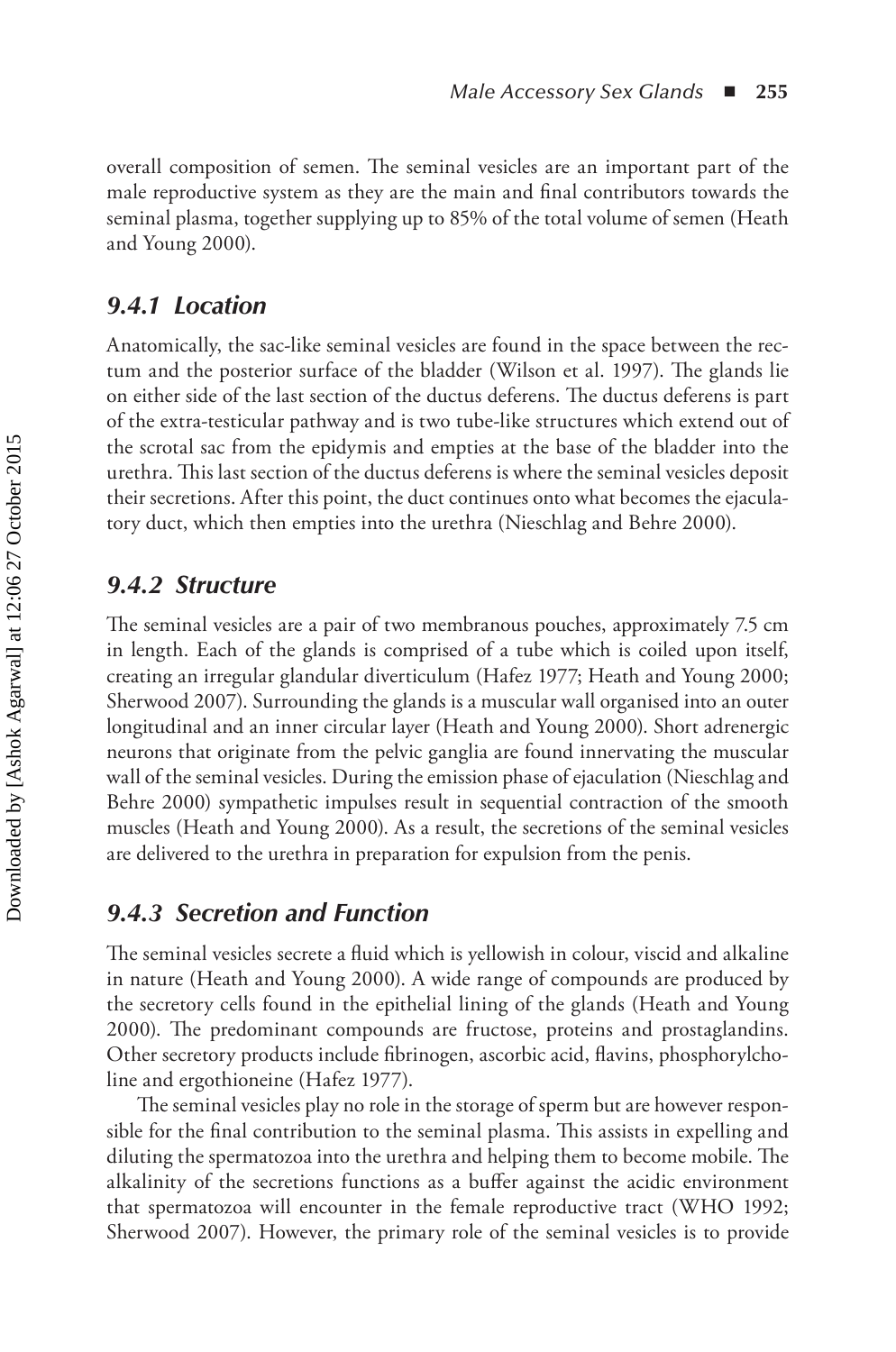high concentrations of fructose to the seminal plasma. The normal value of fructose is 13 µmol or more per ejaculate and is vital to the functional integrity of spermatozoa as it is the major source of glycolytic energy in order to maintain motility (WHO 1992).

Another function of the seminal vesicles is to secrete fibrinogen, a precursor of the molecule fibrin. Fibrinogen interacts with enzymes produced by the prostate, ultimately resulting in the 'clotting' of semen. This ensures that following coitus and the extraction of the penis, the semen remains in the female reproductive tract (Sherwood 2007).

An important role of the seminal vesicles is to produce prostaglandins. Prostaglandins were first discovered in semen and are found in abundance in human seminal plasma. Originally, the prostate was believed to be responsible for producing acidic lipids known as prostaglandins, hence how the name is derived. However, it is now known that prostaglandins originate from the seminal vesicles. Prostaglandin F2 $\alpha$  (PGF2 $\alpha$ ) is the predominant form of prostaglandins in semen and males presenting with infertility display significantly decreased concentrations of PGF2α (Hafez 1977). Prostaglandins are one of the most biologically active compounds known with numerous pharmacological effects, including the stimulation of smooth muscle. The prostaglandins produced by the seminal vesicles influence both the female and male reproductive systems and are responsible for promoting the transport of sperm. Prostaglandins stimulate the smooth muscle of the male reproductive tract during the process of ejaculation and the resultant contractile action promotes the movement of sperm (Hafez 1977; WHO 1992). In the female reproductive system, seminal prostaglandins cause the uterus and vagina to contract following sexual intercourse which also facilitates the transport of sperm towards the site of fertilisation (Hafez 1976; Sherwood 2007).

### *9.4.4 Pathologies*

Certain abnormalities in semen parameters can be indicative of dysfunctional or overactive seminal vesicles. Sex gland secretions play a vital role in providing spermatozoa with nourishment and a suitable environment, and alterations in the secretory patterns can be detrimental to viability and motility. Conditions such as raised concentrations of zinc and fructose as well as an increase in the volume (>6 mL) of semen are symptomatic of a glandular dysfunction in the seminal vesicles. Diabetic men who often suffer from infertility present semen which can have a fructose concentration that is almost double that of a non-diabetic ejaculate (Hafez 1976, 1977).

The seminal vesicles are androgenic dependent and the primary androgen responsible for maintaining the normal function of the seminal vesicles is a derivative of testosterone: dihydrotestosterone (DHT). The absence of the anabolic steroid can be detrimental to the reproductive system, possibly even causing the condition of aspermia (ejaculation failure). This is a result of the deterioration of the secretory epithelia within the seminal vesicles (Hafez 1977; Nieschlag and Behre 2000).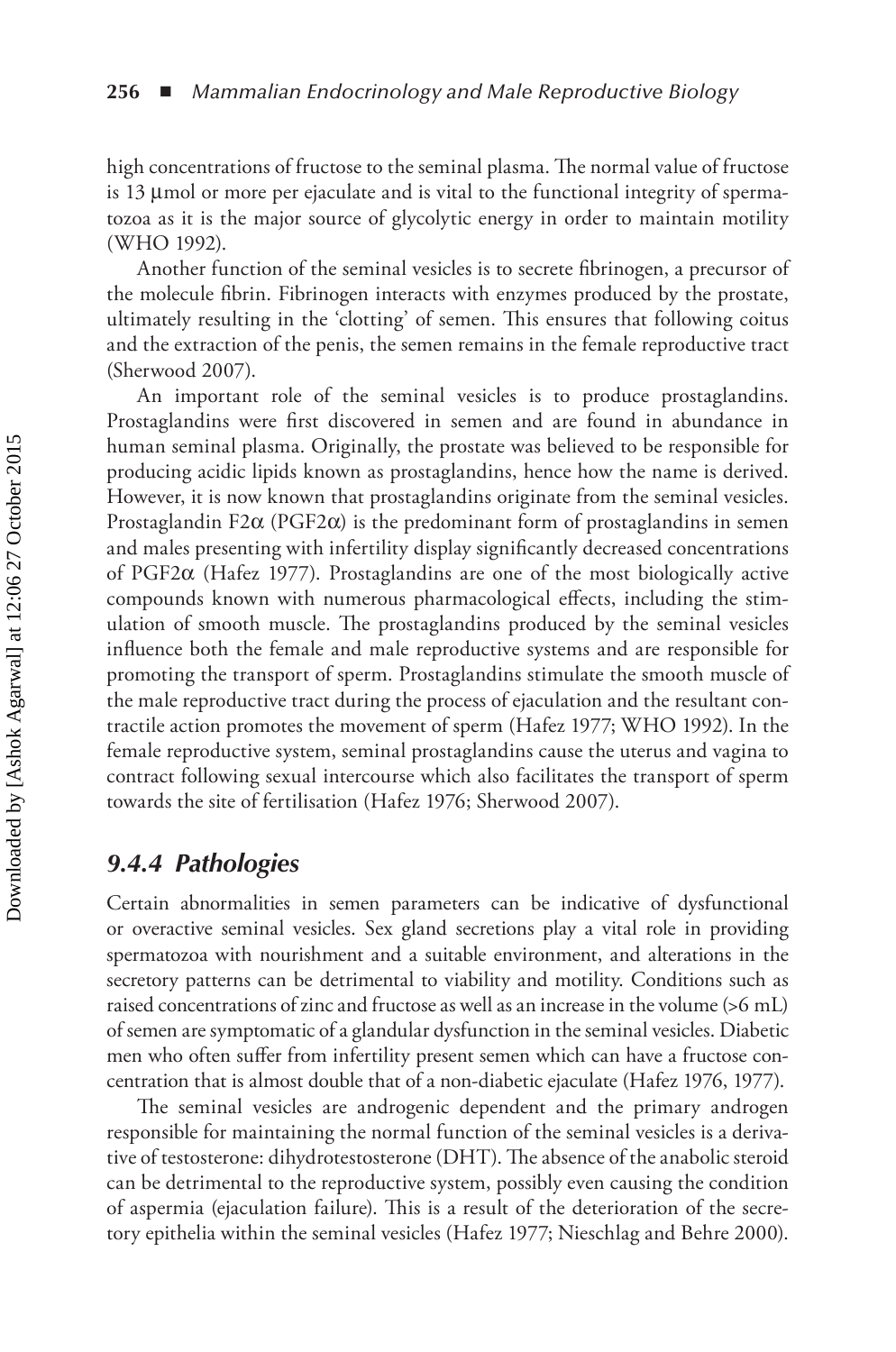Patients who present with the condition of hypogonadism can undergo testosterone treatment. This form of therapy can result in the seminal vesicles as well as the prostate enlarging and hence normal functioning of the glands is resumed.

## **9.5 Conclusions**

The male gametes are produced in the testis, but ultimately released during the process of ejaculation in order to enter the female reproductive tract. During this stage it is vital that the male accessory sex glands release their secretions in an orderly manner, allowing for the facilitation of sperm movement, nourishment and protection, which may eventually lead to the successful fertilisation of the oocyte.

## **References**

- Awakura Y, Nonomura M, Fukuyama T 2000. Cowper's syringocele causing voiding disturbance in an adult. *[Int J Urol](http://www.crcnetbase.com/action/showLinks?crossref=10.1046%2Fj.1442-2042.2000.00201.x)* 7:340–2.
- Bevers RF, Abbekerk EM, Boon TA 2000. Cowper's syringocele: Symptoms, classification and treatment of an unappreciated problem. *[J Urol](http://www.crcnetbase.com/action/showLinks?crossref=10.1016%2FS0022-5347%2805%2967803-2)* 163:782–4.
- Birnstingl MA, Griffiths JD, Nicol CS, Redmond A 1957. Two cases of perineal fistula following cowperitis. *Br J Vener Dis* 33:246–8.
- Brocker C 1998. *Human Structure and Function: Nursing Applications in Clinical Practice*. Mosby, London.
- Chughtai B, Sawas A, O'Malley RL, Naik RR, Ali Khan S, Pentyala S 2005. A neglected gland: A review of Cowper's gland. *[Int J Androl](http://www.crcnetbase.com/action/showLinks?crossref=10.1111%2Fj.1365-2605.2005.00499.x)* 28:74–7.
- Cina SJ, Silberman MA, Kahane H, Epstein JI 1997. Diagnosis of Cowper's glands on prostate needle biopsy. *[Am J Surg Pathol](http://www.crcnetbase.com/action/showLinks?crossref=10.1097%2F00000478-199705000-00007)* 21:550–5.
- Colodny AH, Lebowitz RL 1978. Lesions of Cowper's ducts and glands in infants and children. *[Urology](http://www.crcnetbase.com/action/showLinks?crossref=10.1016%2F0090-4295%2878%2990225-X)* 11:321–5.
- Dunker N, Aumuller G 2002. Transforming growth factor-beta 2 heterozygous mutant mice exhibit Cowper's gland hyperplasia and cystic dilations of the gland ducts (Cowper's syringoceles). *[J Anat](http://www.crcnetbase.com/action/showLinks?crossref=10.1046%2Fj.1469-7580.2002.00079.x)* 201:173–83.
- Fritjofsson A, Kvist U, Ronquist G 1988. Anatomy of the prostate. Aspects of the secretory function in relation to lobar structure. *Scand J Urol Nephrol Suppl* 107:5–13.
- Ganong WF 1981. *Review of Medical Physiology*, 10 edn. Lange Medical Publications, Los Altos.
- Hafez ESE 1976. *Human Semen and Fertility Regulation in Men*. The C.V. Mosby, Company, London.
- Hafez ESE 1977. *Techniques of Human Andrology*. *Human Reproductive Medicine*, vol 1. North-Holland Biomedical Press, Amsterdam.
- Heath JW, Young B 2000. *Wheater's Functional Histology*, 4 edn. Churchill Livingstone, London.
- Hellgren L, Mylius E, Vincent J 1982. The ultrastructure of the human bulbo-urethral gland. *J Submicrosc Cytol* 14:683–9.
- Honda GD, Bernstein L, Ross RK, Greenland S, Gerkins V, Henderson BE 1988. Vasectomy, cigarette smoking, and age at first sexual intercourse as risk factors for prostate cancer in middle-aged men. *[Br J Cancer](http://www.crcnetbase.com/action/showLinks?crossref=10.1038%2Fbjc.1988.74)* 57:326–31.